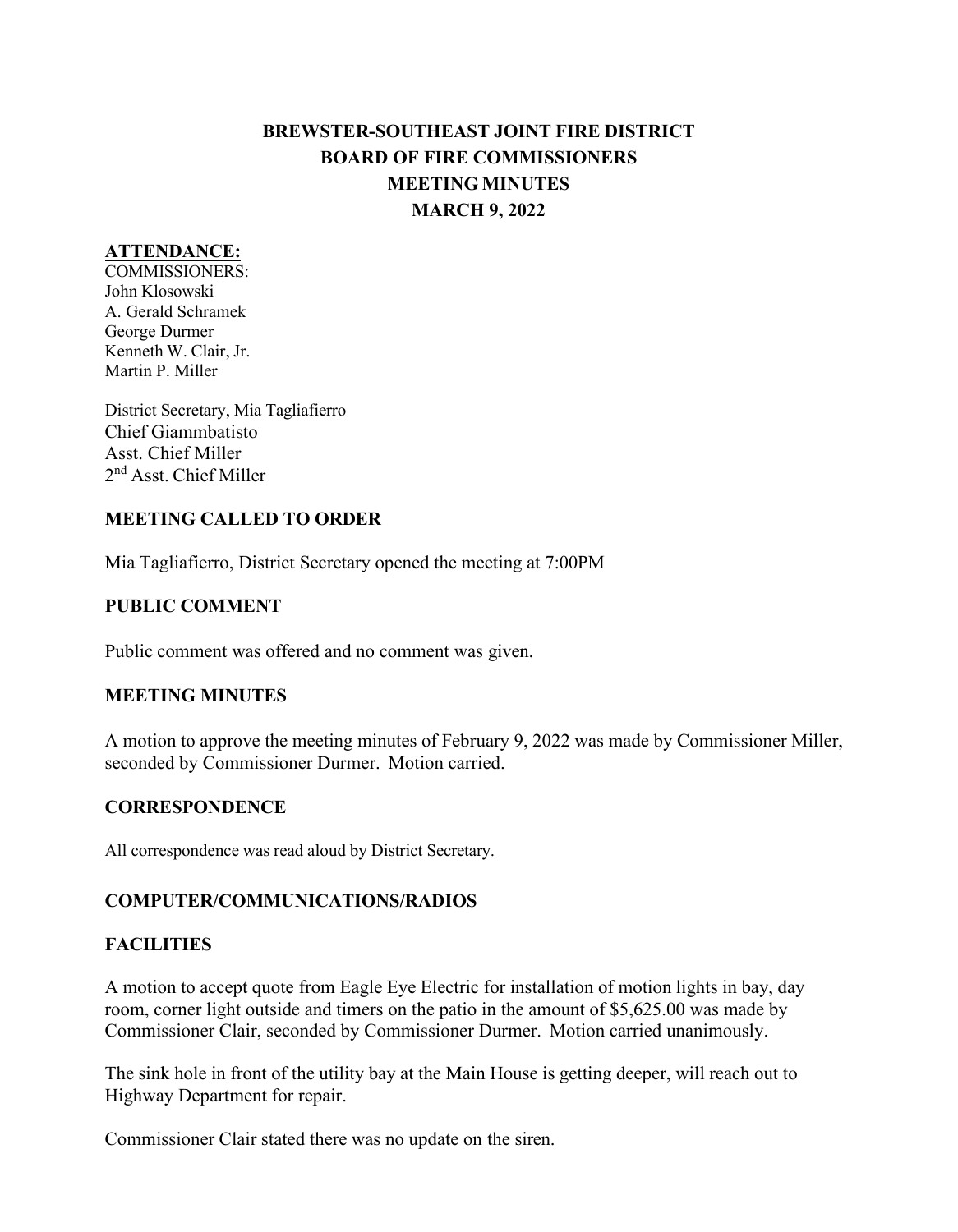# **FIRE AND EMS EQUIPMENT**

Supplies that were previously ordered have not come in yet. Chief Miller requested "lazy susan" for rescue truck, all Commissioners approved. Commissioner Klosowski noted that \$1,850.00 was approved at last truck committee meeting as well as fittings for hose adapters in the amount of \$570.75 Fire police are in need of traffic cones. Could use about a dozen.

# **FIRE ROADS**

In progress.

# **FIRE PREVENTION**

Nothing to report

# **INSURANCE CLAIMS/VFBL**

Commissioner Schramek just received one claim for injured firefighter in line of duty last night, which has been referred to our insurance company

# **LEGAL CONTACT/REPORTS**

Discussion and review of draft Intermunicipal Agreement and EMS bid spec. The Town of Southeast and Village of Brewster are ok with proposal. The contract would be between the Town, Village and Ambulance Provider, but still under the jurisdiction of the District. Spec is from April – Dec 31 2022 A motion to approve the bid spec was made by Commissioner Miller, seconded by Commissioner Durmer. Motion carried.

# **LOSAP**

The 2021 census has been completed and uploaded.

# **OSHA MANDATES**

All OSHA mandates are up to date. Hose testing went well. 1 roof ladder that failed – has been ordered

# **VEHICLE MAINTENANCE**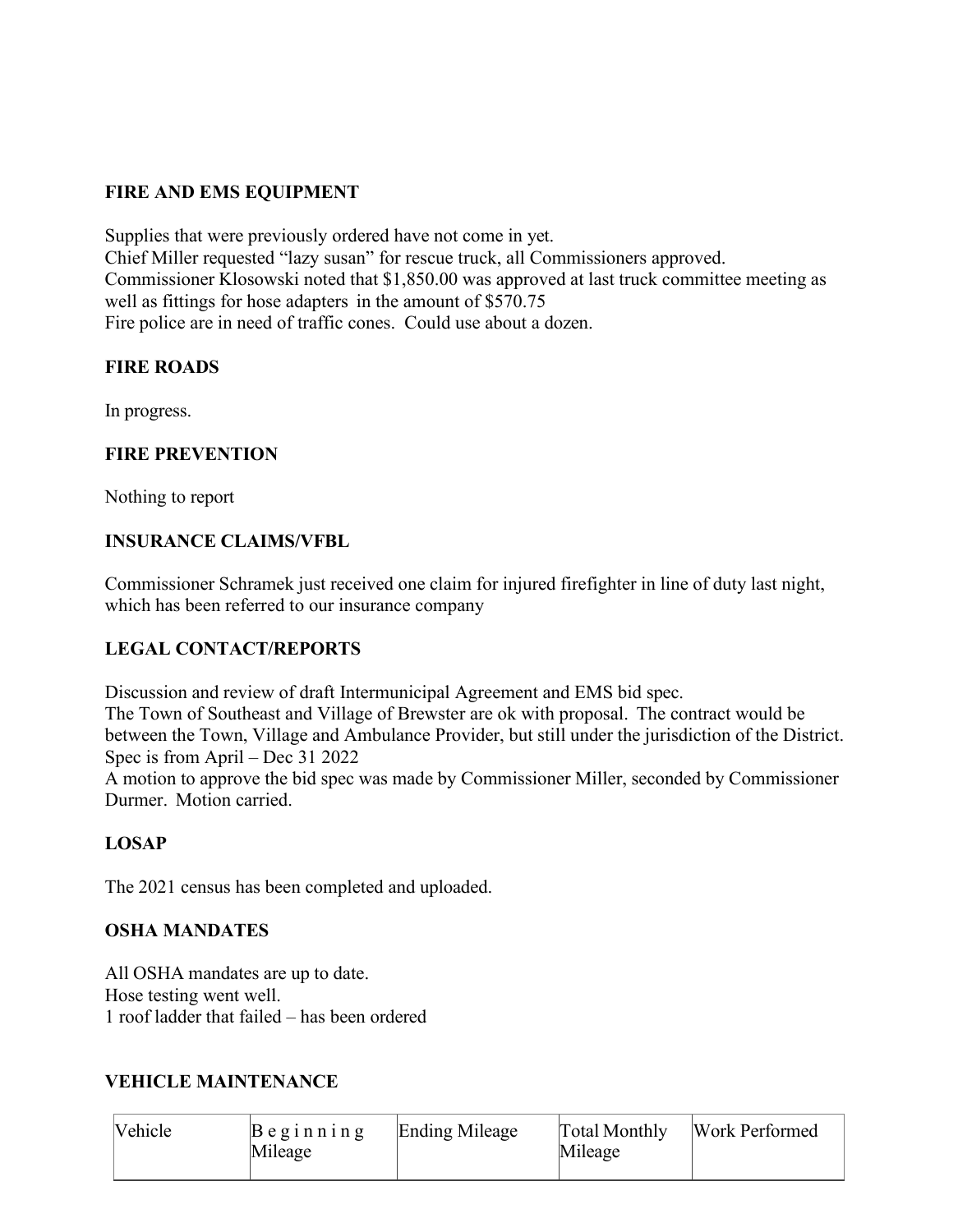| $ 11-1-1 $ |       |       |     |  |
|------------|-------|-------|-----|--|
| $ 11-1-2 $ | 50790 | 51702 | 912 |  |
| $ 11-1-3 $ | 70666 | 71287 | 621 |  |

11-6-1 had battery issue 11-5-1 ladder test has been rescheduled

11-6-1 needs tires

#### **RECRUITMENT AND RETENTION**

Nothing to report

#### **CHIEF'S REPORT**

5-1 requested stokes basket to be mounted.

There is an outstanding bill from AirGas in the amount of \$156.00 from AirGas. Depending on dates, it may have been Empress/EmStar's responsibility. Further review is needed.

Brief discussion regarding possibly moving dumpster at Main House.

There was a request for a report of an accident on 684. Commissioner Schramek said an official request is needed for release of information,

The Department has been selected by local football/soccer club for tournament donation on March  $20<sup>th</sup>$ . They are having a parade and would like for rig and members to lead them. The Board has no issues.

Assistant Chief Miller said cameras are out due to a software problem.

2<sup>nd</sup> Asst Chief Steven Miller mentioned that captains have asked if they can hang memorabilia on walls at Station One. The Board has no issues.

Due to an influx of new members the gear racks are becoming full and more may be needed. Will bring quotes to next Commissioners Meeting.

Pest control will come back when its warmer

# **FUTURE CAPITAL PROJECTS**

Nothing to report

#### **11-8-1**

Have not received response

# **NEW APPARATUS**

A motion to award bid to Seagrave under H-Gac's cooperative purchasing program subject to a permissive referendum was made by Commissioner Clair Seconded by Commissioner Miller. Motion carried.

# **TRAINING AND TRAVEL**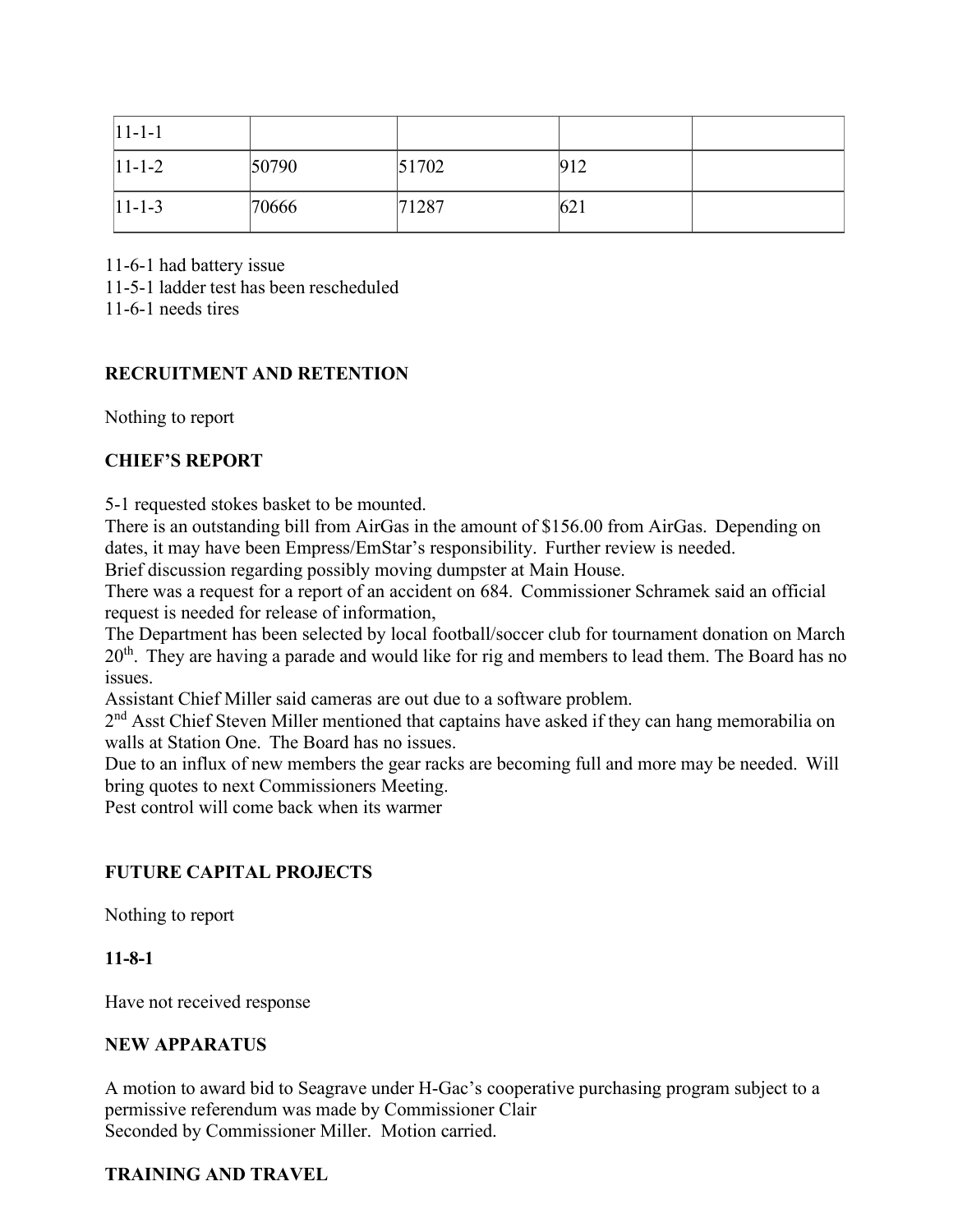Nothing to report.

# **ADP PAYROLL**

Nothing to report

### **DISCUSSION TO ESTABLISH A DEDICATED EMS AREA AT MAIN STATION**

Discussion re: dedicated spot at main house. Board has no issues with dedicating 2 rear bays to EMS and switching rooms with fire prevention

# **DISCUSSION AND APPROVAL OF THE COMMERICAL CRIME INSURANCE PACKAGE**

A Motion to approve the Commercial Crime Insurance Package to World Insurance was made by Commissioner Schramek, seconded by Commissioner Clair. Motion carried unanimously.

# **DISCUSSION ABOUT MAKING COMMENTS TO PLANNING BOARD RE: NEW PROJECT**

Commissioner Schramek wanted to give the Chiefs the opportunity to go before the Planning Board to opine regarding new projects.

# **DISCUSSION REGARDING EMERGENCY FIRE GEAR DECONTAMINATION**

Commissioner Miller found a company in Massachusetts called Red Line Gear Cleaning that has a mobile solution for cleaning contaminated gear. The mobile unit come and disassemble, clean and inspect and dried within 8 hours.

A Motion to approve up to \$4,500 for mobile company Emergency Decon services corp. made by Commissioner Miller, seconded by Commissioner Schramek. Motion carried 5-0.

#### **OLD BUSINESS**

Nothing to report.

#### **NEW BUSINESS**

Nothing to report.

# **ACCEPTANCE OF BILLS/VOUCHERS**

A motion to accept all of the bills and vouchers was made by Commissioner Miller, seconded by Commissioner Schramek. Motion carried.